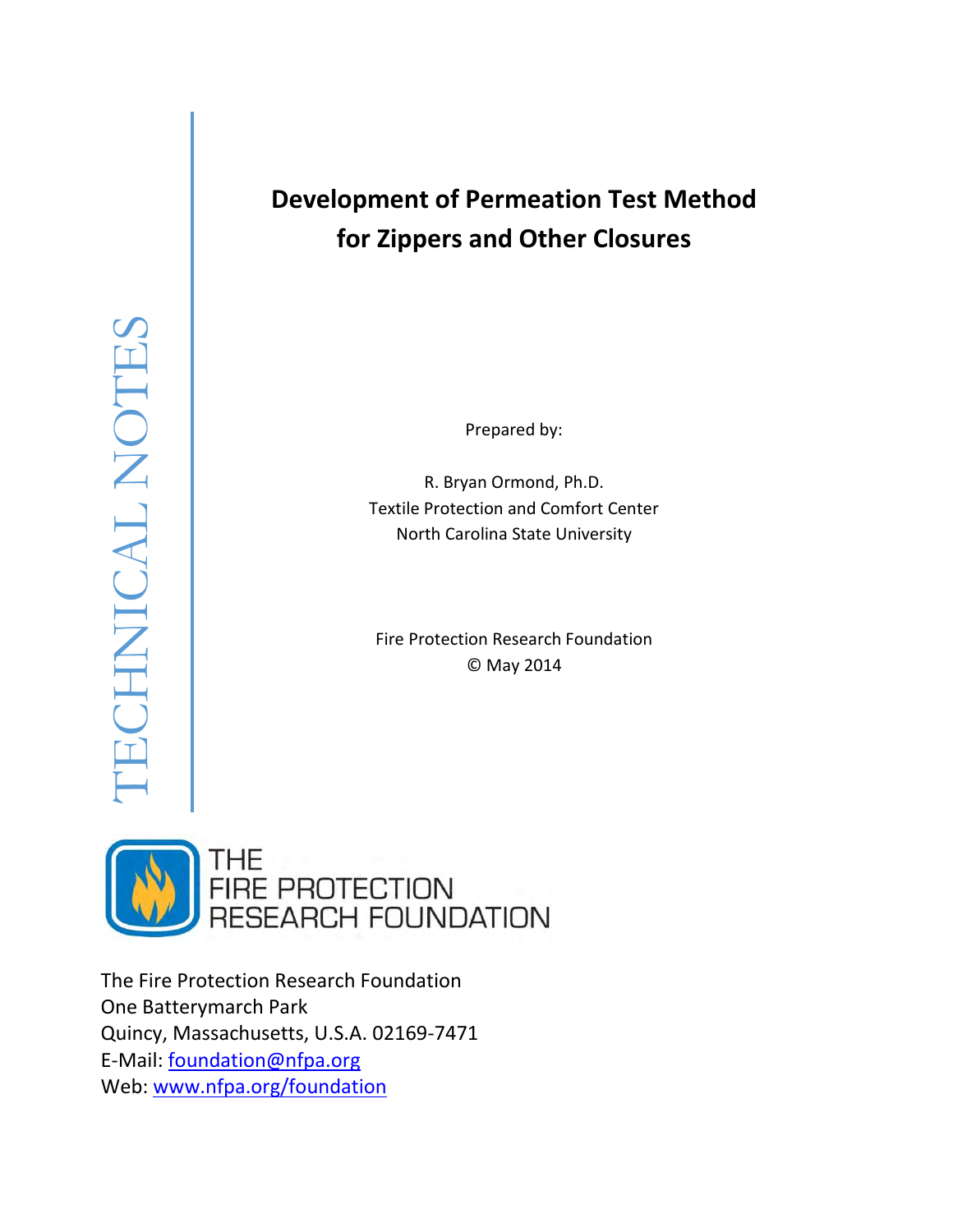(This page left intentionally blank)

 $\longrightarrow$  Page 2  $\longrightarrow$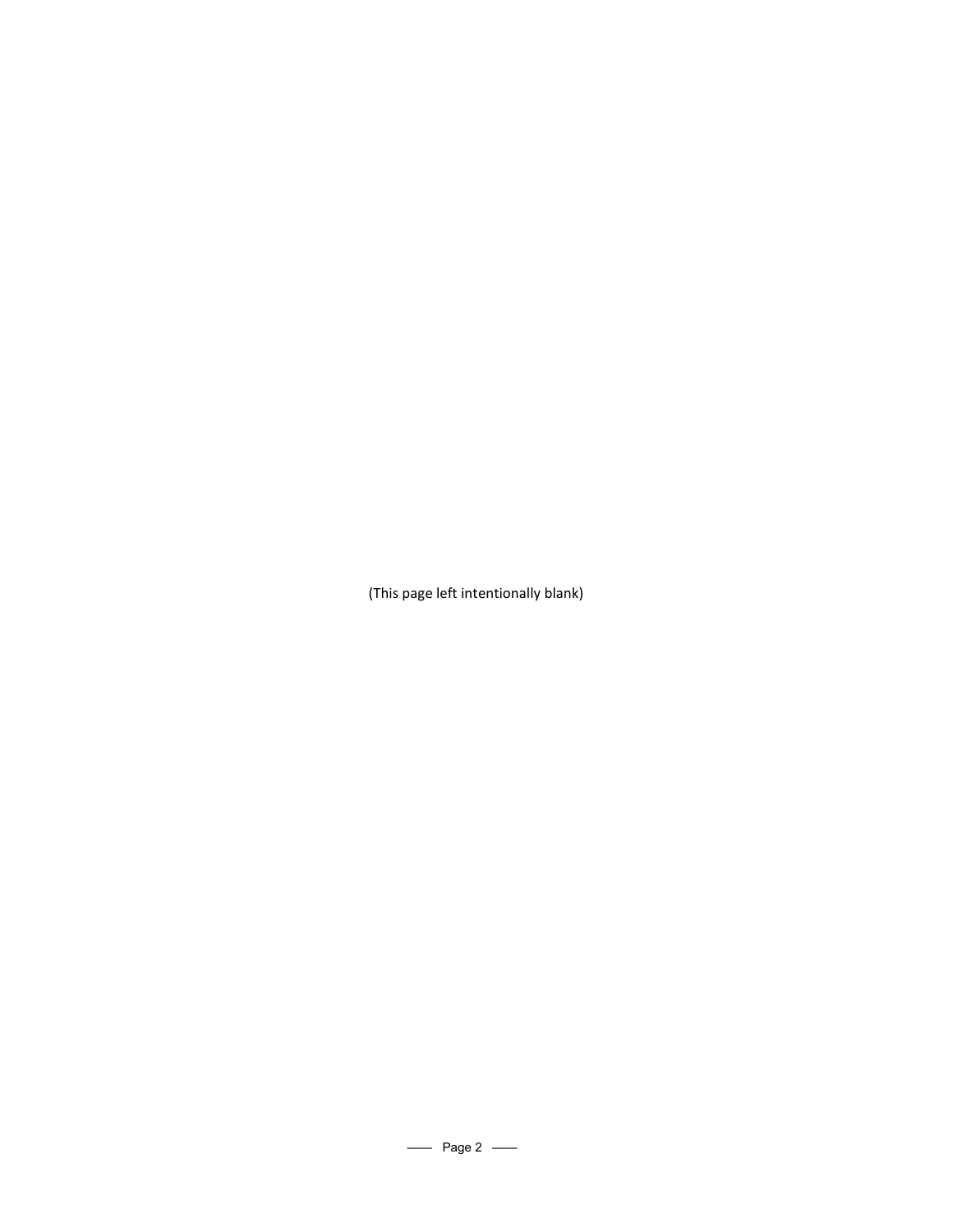### **FOREWORD**

The NFPA Technical Committee on Hazardous Materials Protective Clothing and Equipment has identified a number of deficiencies in the current permeation tests used to characterize barrier layers in Personal Protective Equipment (PPE) for CBRN (Chemical Biological Radiological Nuclear) events. One of the issues is the design of the current test cell, which does not accommodate seams, zippers and other closures.

The goal of this project is to support the initial steps necessary for developing a test cell that complies with the requirements of the evolving permeation test method, but which provides robust closure technologies that can accommodate the irregular geometries inherent for seams, closures and zippers. To achieve this goal, this project addresses the requirements for researching an air-tight and inert method of sealing the NFPA permeation test cell for accurate testing of zippers and closures on Class 2 and 3 garments.

The Fire Protection Research Foundation expresses gratitude to members of the project's technical panel for their guidance throughout the project and to all others who contributed to this research effort. Special thanks are expressed to the National Fire Protection Association (NFPA) for providing the project funding through the NFPA Annual Code Fund.

The content, opinions, and conclusions contained in this report are solely those of the authors.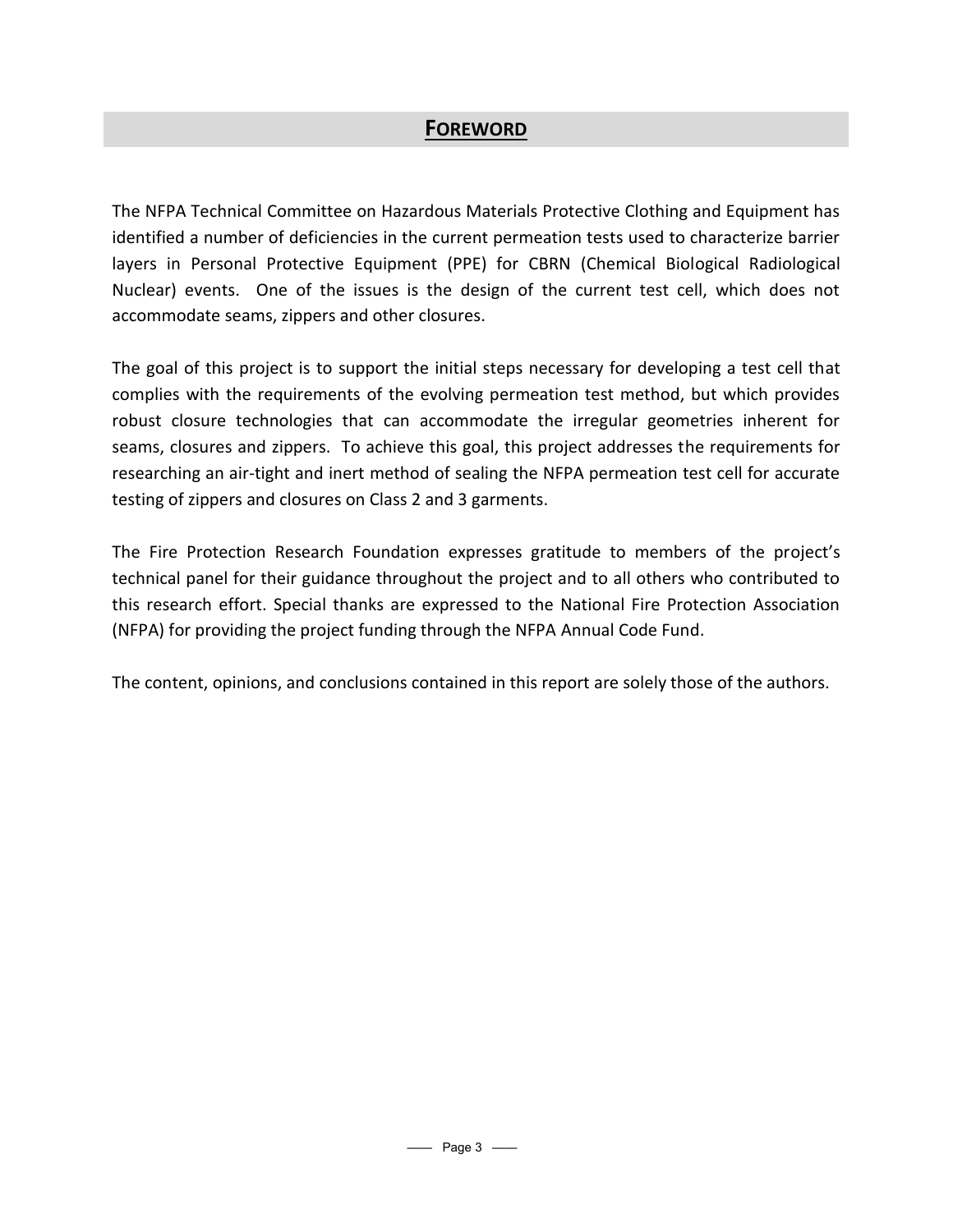#### **ACKNOWLEDGEMENTS**

The Fire Protection Research Foundation expresses gratitude to those that assisted with the development and review of the information contained in this report. The Research Foundation appreciates the guidance provide by the Project Technical Panel, and from the NFPA who provided funding.

#### **About the Fire Protection Research Foundation**

The [Fire Protection Research Foundation](http://www.nfpa.org/research/fire-protection-research-foundation) plans, manages, and communicates research on a broad range of fire safety issues in collaboration with scientists and laboratories around the world. The Foundation is an affiliate of NFPA.

#### **About the National Fire Protection Association (NFPA)**

NFPA is a worldwide leader in fire, electrical, building, and life safety. The mission of the international nonprofit organization founded in 1896 is to reduce the worldwide burden of fire and other hazards on the quality of life by providing and advocating consensus codes and standards, research, training, and education. NFPA develops more than 300 codes and standards to minimize the possibility and effects of fire and other hazards. All NFPA codes and standards can be viewed at no cost at [www.nfpa.org/freeaccess.](http://www.nfpa.org/freeaccess)

**Keywords:** emergency responders, fire, fire service, fire fighting, personal protective equipment, PPE, zipper, test methods, CBNRE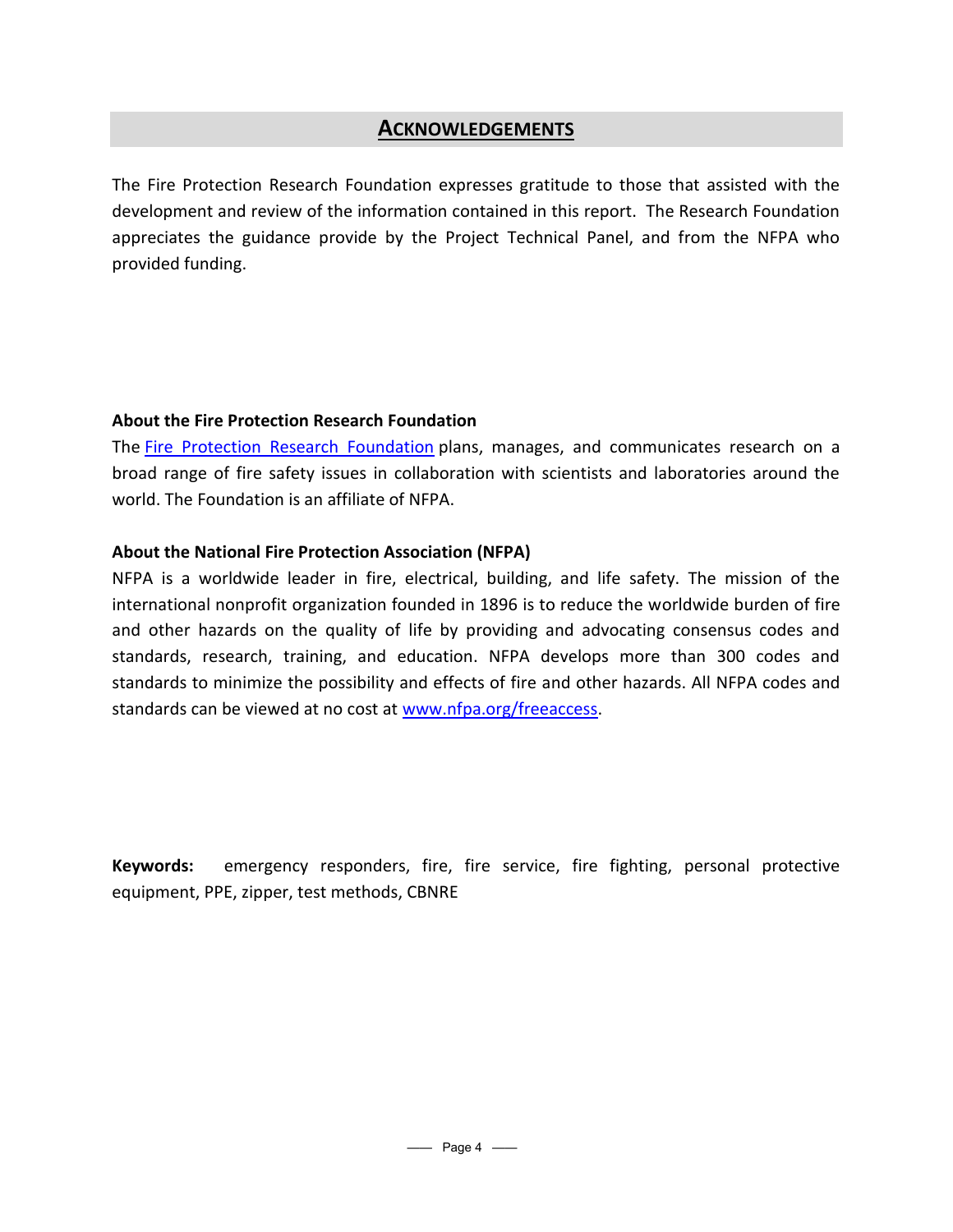## **PROJECT TECHNICAL PANEL**

Christina Baxter, CTTSO/TSWG (VA)

Bill Haskell, NIOSH NPPTL (MA)

Dave Trebisacci, NFPA (MA)

Robert Tutterow, FIERO and Charlotte Fire Dept. retired (NC)

## **PROJECT SPONSOR**

**National Fire Protection Association** 



 $-$  Page 5  $-$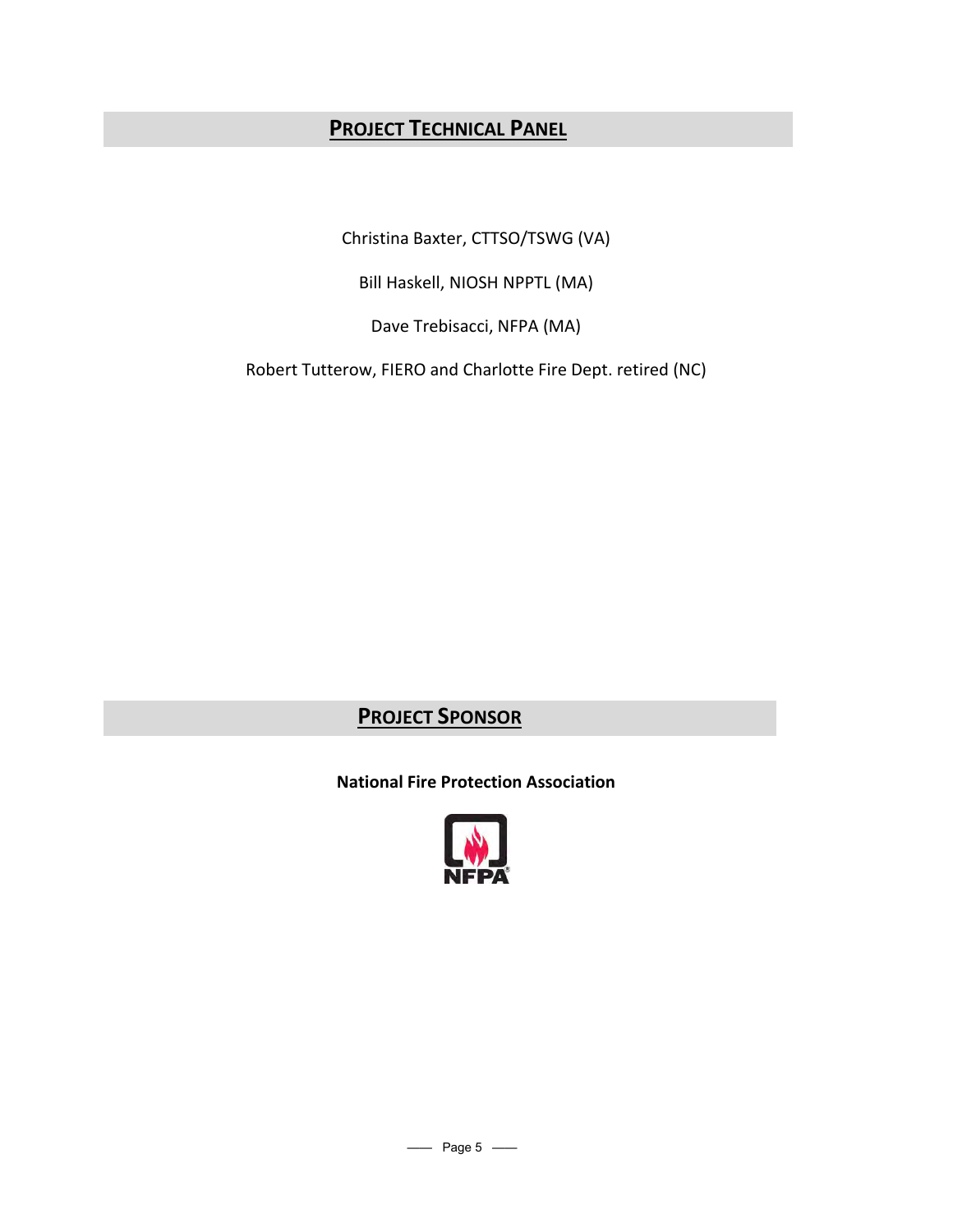(This page left intentionally blank)

 $\longrightarrow$  Page 6  $\longrightarrow$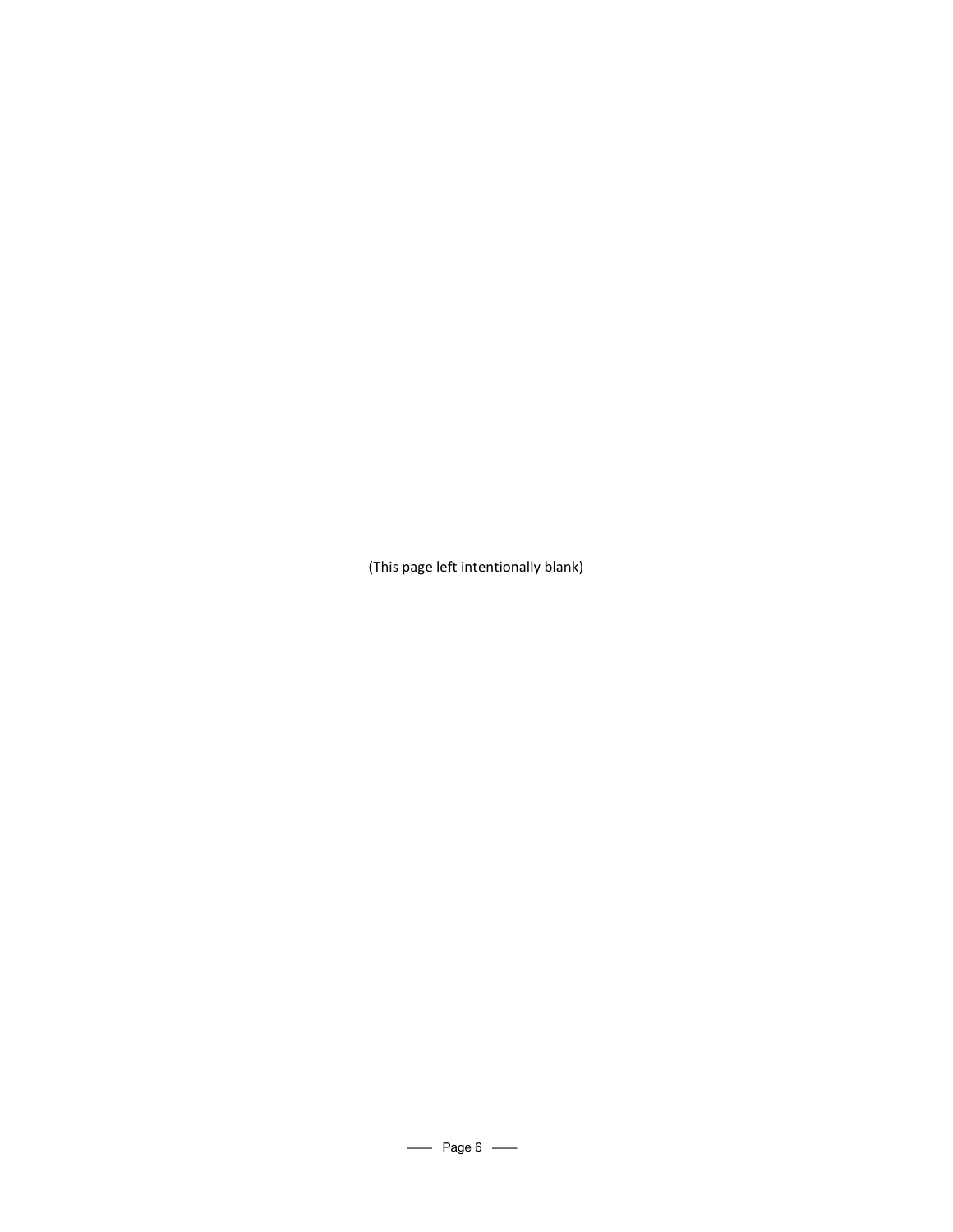# **Project Summary for Seed Research to Create Better Permeation Tests for CBRN Standards**

# **Project Outline**

This research sought to explore development of a method for the permeation testing of closures in a way which accommodate the irregular geometries that are inherent for seams, closures and zippers. This initial seed project evaluates one such approach to meet the requirements for an airtight and inert method of sealing for accurate testing of zippers and closures on NFPA Class 2 and 3 garments. The project tasks were outlined and achieved in the following manner:

## **Identify and obtain representative specimens of closure types**

Four sets of custom test specimens were created for this test by Kappler, Inc with Zytron 500 and Lantex 300 fabrics, which are used in NFPA 1994 Class 2 and Class 3 certified garments, respectively. Three zipper configurations were chosen: an air penetrable zipper with no protective flap, an air penetrable zipper with a flap, and an airtight zipper. A fabriconly Lantex 300 sample was also used as a control.

## **Compare test methods**

When designing a test method the following issues were considered:

- The current diameter of the NFPA permeation cell is 1.4 inches, much smaller than  $1.2.1$ the flaps used on all of the protective suits initially considered for testing. Further, zippers and closures vary in size and dimension and a swatch level test would require separate test samples to be prepared for the ends and center. The closure design in its entirety cannot be evaluated.
- 1.2.2 The sealing methods attempted without cell alteration (additional rubber O-rings and expanded PTFE tape) were not able to maintain pressure for any of the closure samples following the cell integrity procedure from the standard. There were two primary problems confronted. The airtight zipper had an irregular geometry which the seals could not form around. Samples with flaps have a different problem. The space under the flap cannot be sealed completely by compression, creating a channel for air in the cell to travel under the flap and out of the cell laterally. These problems would have to be solved by applying a seal, such as a curing polymer or wax which does not interact with the challenge chemical, both under the flap and around the sample perimeter.
- <span id="page-6-0"></span>1.2.3 If sealing was possible, new air flow conditions would need to be considered. The current NFPA permeation test uses an air collection flow and a lower volume challenge flow with no special considerations for air penetrable samples. The Class 3 closure is air penetrable, so testing those samples as the test is written would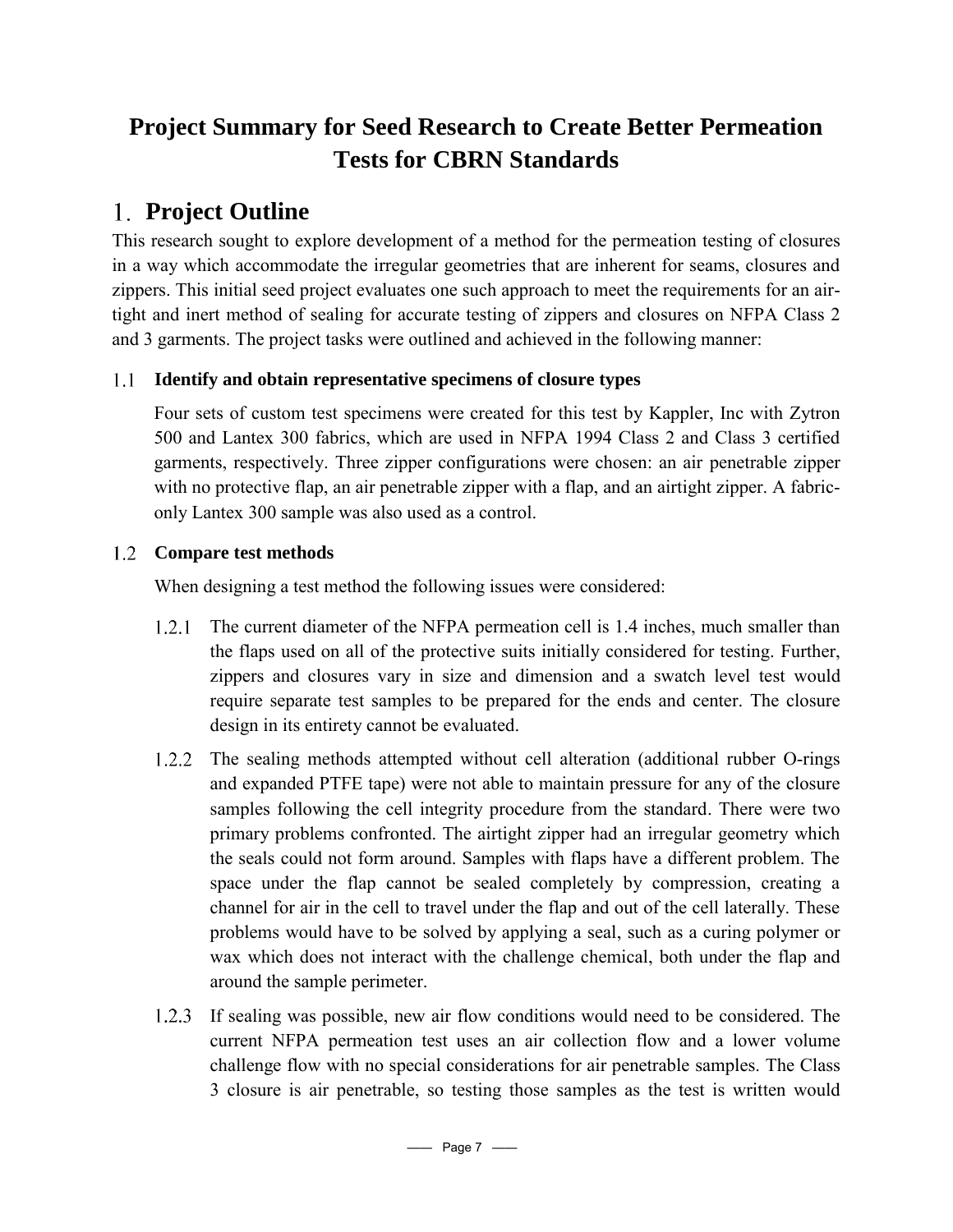cause air to flow out from the collection side. Three other testing options exist according to the Test Operating Procedure (TOP) 8-2-501:

- A Convective Penetration test where the challenge vapor is flowed through the sample. This test is intended for selectively permeable or absorptive fabrics and would likely result in unacceptable failure because the openings in the zipper provide no resistance to the flow of chemical challenge.
- A Static Diffusion test ("closed top" configuration), where the challenge is applied as a liquid, the top of the cell is closed, and flow is only maintained across the collection side.
- A Dynamic Diffusion test, where the flow rates on top and bottom of the cell are adjusted to balance the pressure across the sample.

The issues above imply that there is a distinction between chemical permeation resistance and chemical protection; an air penetrable closure will not provide permeation resistance. From the combination of these issues, it was decided that the requirements to develop a new test cell based chemical permeation test were beyond the scope of this seed project. Thus an alternative method of mounting entire zipper samples, using the existing full ensemble Man-In-Simulant-Test (MIST) facility, and evaluating closure contribution to chemical protection was adopted instead.

#### **Devise a test methodology**

The methodology chosen is essentially an altered MIST devised to isolate the closure component of a garment. To achieve this the samples were mounted onto rectangular acrylic plastic troughs meant to simulate the interior space inside a protective suit directly under a closure. Chemical protection was determined using passive sorbents which indicate the air concentration of a challenge chemical. The advantage of this approach is that air penetrable and airtight closures could be tested in their entirety using identical test conditions. The primary assumptions of this test set up are that the closure samples are able to lie flat, are approximately the same overall length, and can be sealed to the trough around the edges in an inert and airtight manner.

### **Perform tests to answer the following research questions:**

- a. Can permeation testing show a difference in protection between an air penetrable zipper, an air penetrable zipper with an additional protective flap, and an airtight zipper?
- b. Is full-scale testing in the MIST chamber feasible and an alternative to current benchscale permeation methods?
- c. Does a static microclimate under the zipper have a significant impact on the resulting protection?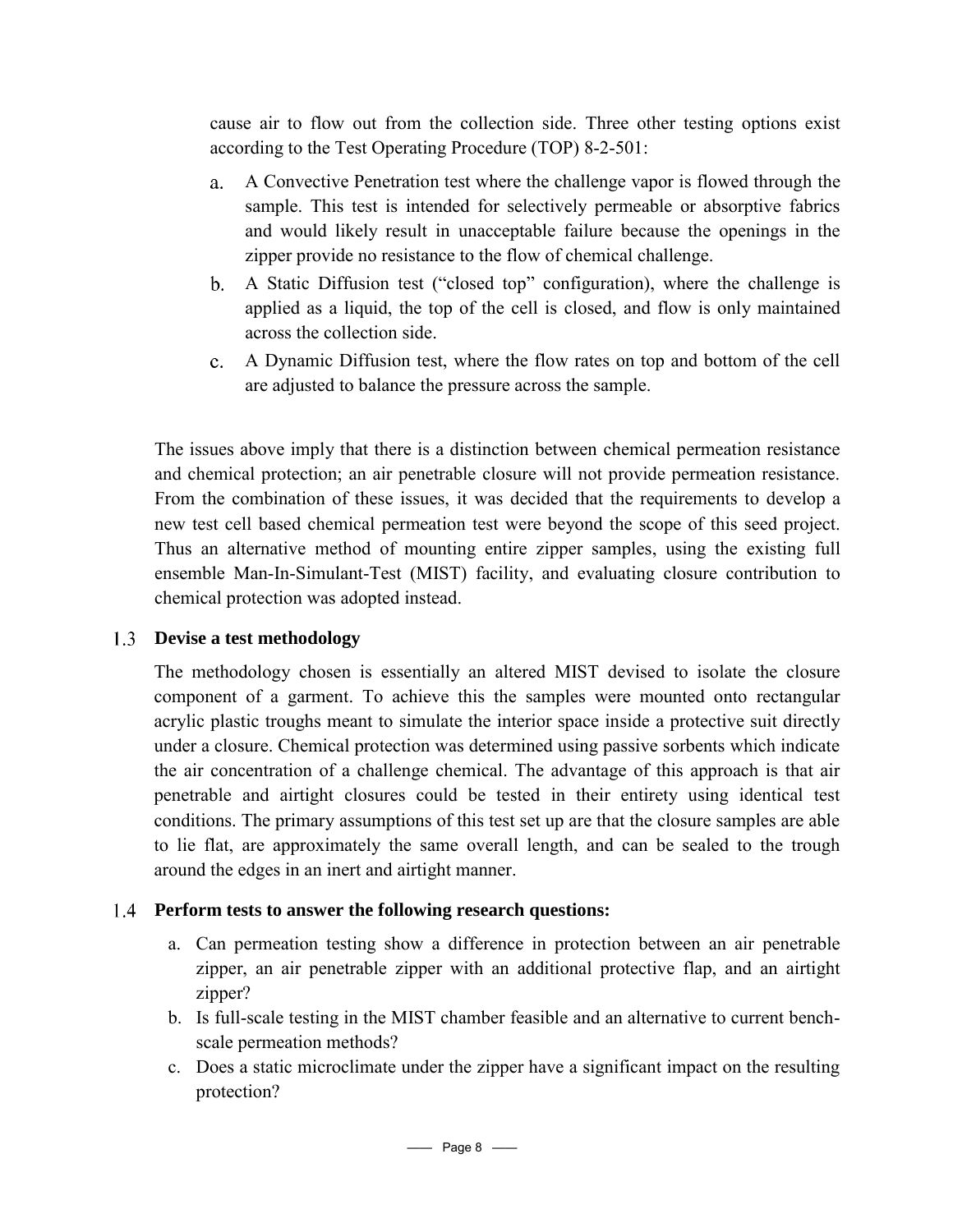## **Methods and Procedures**

## **2.1 Samples**

Each set of samples had three replicates. Three fabric/zipper combinations were selected and were constructed using the same techniques as their respective NFPA certified garments. They were constructed into flat rectangular samples of approximately 56"x8" with the zipper located in the middle of the sample.

| Set           | Fabric     | Closure                                                                               |
|---------------|------------|---------------------------------------------------------------------------------------|
|               | Lantex 300 | None (control)                                                                        |
| $\mathcal{L}$ | Lantex 300 | -Air penetrable coated YKK zipper, 46"<br>-No flap                                    |
| 3             | Lantex 300 | -Air penetrable coated YKK zipper, 46"<br>-Lantex 300 flap with hook and loop closure |
| 4             | Zytron 500 | -Airtight YKK zipper, 48"<br>-No Flap                                                 |

### **2.2 Mounting**

The troughs were constructed by solvent welding acrylic plastic panels. The face of the troughs are 12"x57" around the perimeter. The interior recessed space is 1 inch deep and measures 6"x53.25". The samples were mounted onto the face of the trough using Kappler ChemTape to cover the edges and seal the fabric to the plastic, creating an effective exposure area of 6"x53.25". The mounted samples can be seen below.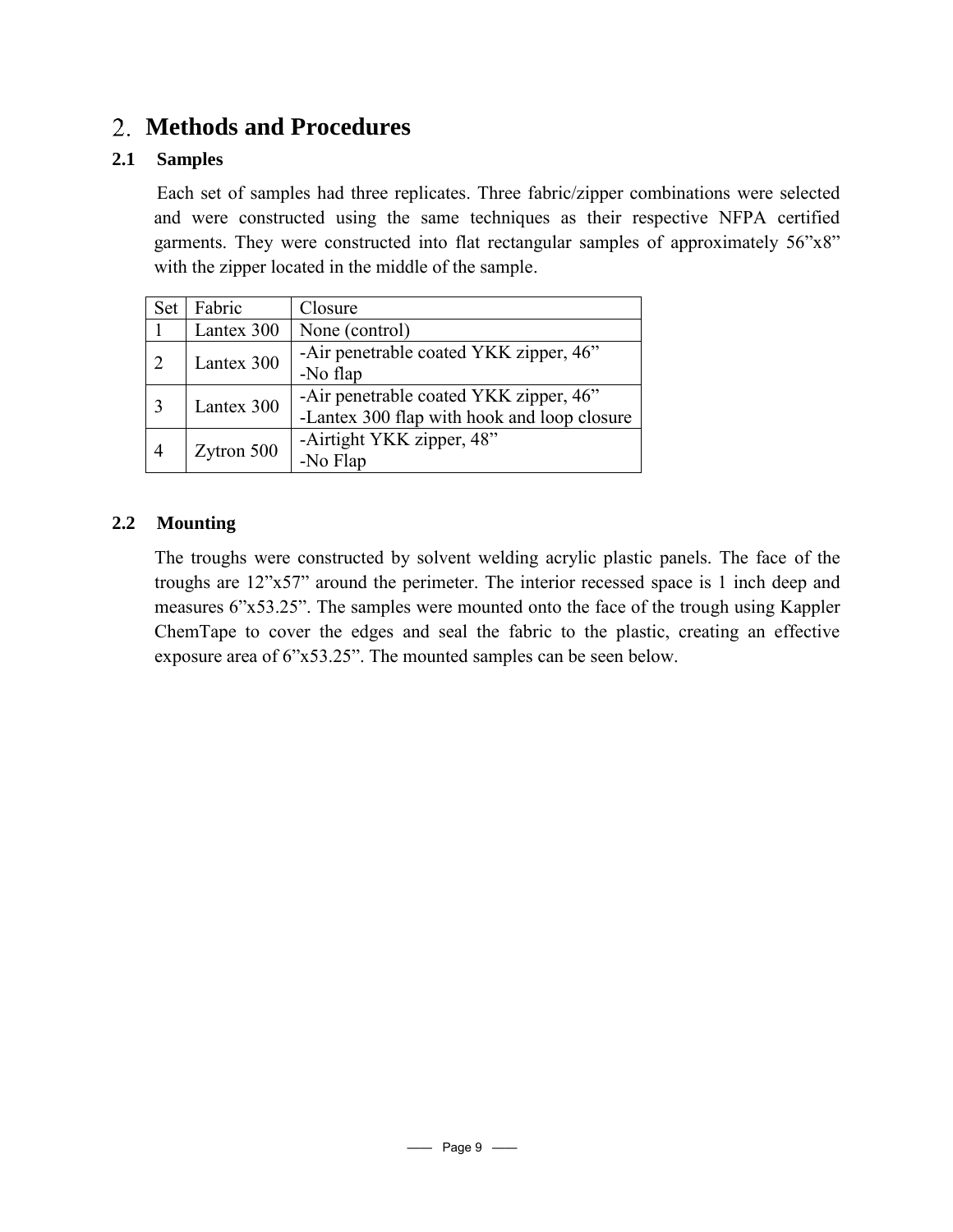

#### **2.3 Procedures**

- a. 18 passive adsorbent dosimeters (PADs), identical to those used in the MIST protocol, were evenly distributed in 9 locations along the length of the zipper and 2 additional samplers were placed on the outer surface of the material
- b. Three samples for each set were exposed for 30 minutes in the NCSU MIST Chamber with a MeS concentration of  $100 \text{ mg/m}^3$
- c. The chamber was set to the following conditions: Temperature: 27°C, Relative Humidity: 30-40%, and Wind Speed: 2-3 mph
- d. All samples were tested with static conditions beneath the zipper (i.e. no air movement to simulate subject movement below fabric)
- e. All PADs were extracted and analyzed using appropriate analytical techniques. The PAD dosages were averaged for all samples in a set, then used to calculate the protection factor, according to MIST protocol.

 $Protection Factor =$ Exposure Dosage Outside Protective Ensemble  $(mg.\textit{min}/m^3)$ Exposure Dosage Inside Protective Ensemble  $(mg.min/m^3)$ 

 $-$  Page 10  $-$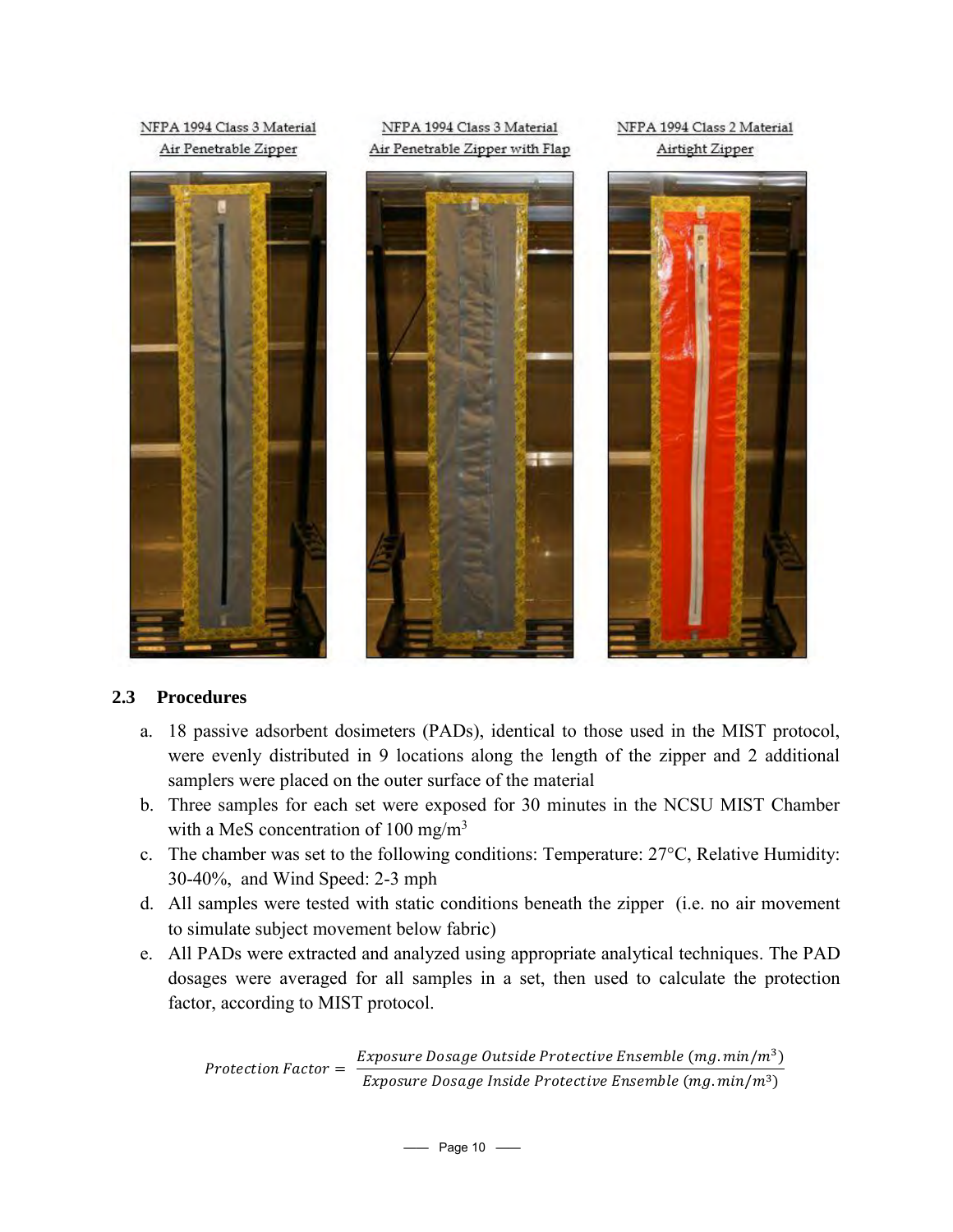## **Results and Discussion**

The results are summarized below:



- a. The air penetrable zipper with no additional flap (Class 3 material) provided an order of magnitude less protection than the other two zipper types (Average PF~70 vs. PF~700)
- b. Under static conditions, the air penetrable zipper with the additional flap provided comparable protection to the airtight zipper